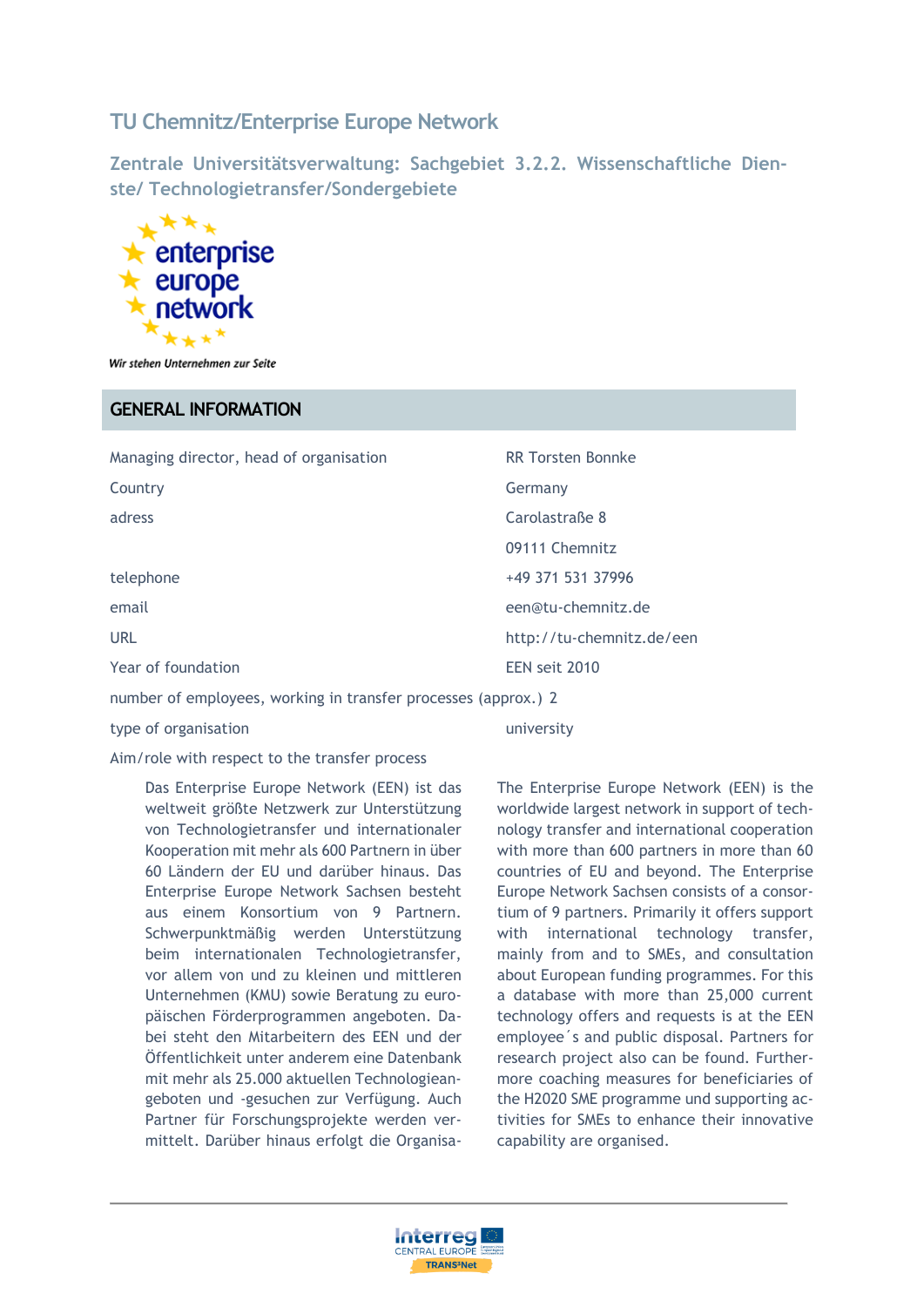tion von Coaching-Maßnahmen für Begünstigte des H2020-KMU-Programmes und Unterstützungsmaßnahmen für KMU zur Verbesserung der Innovationsfähigkeit.

Main area with respect to the key topics

Das EEN-Netzwerk operiert branchen- und technologieübergreifend.

main contact person for transfer Marghitta Wieloch

The EEN network pursues an industry and technology wide approach.

telephone +49 371 531 39371

email marghitta.wieloch@verwaltung.tu-chemnitz.de

#### **OFFERED TRANSFER ACTIVITIES**

### **services in terms of the identification and description of innovative and economically applicable ideas**

- identification of current research results in research institutions, universities (e.g. using technology scouting)
- foster scientists in the description of the exploitable idea, focussed on its application in enterprises
- technology assessment according to technical and economical aspects, such as technology maturity level, patentability, standard conformity, necessary licensing procedures)
- determination of the potential technology users' (licensees) needs and requirements

## **services in terms of the dissemination of innovative and economically applicable ideas**

#### *publish and disseminate*

 user-oriented descriptions of the idea (technology), (such as technology offers and technology files)

#### *publication modes and media*

- various print media
- data-bases, online platforms, websites introducing innovative ideas
- newsletters/RSS
- **E** brokerage events (events bringing together developers and potential users)/ meetings introducing economically applicable research results

### **services to bring together parties that could be relevant for the application of new ideas and technologies**

implementation of visits in research institutes or enterprises

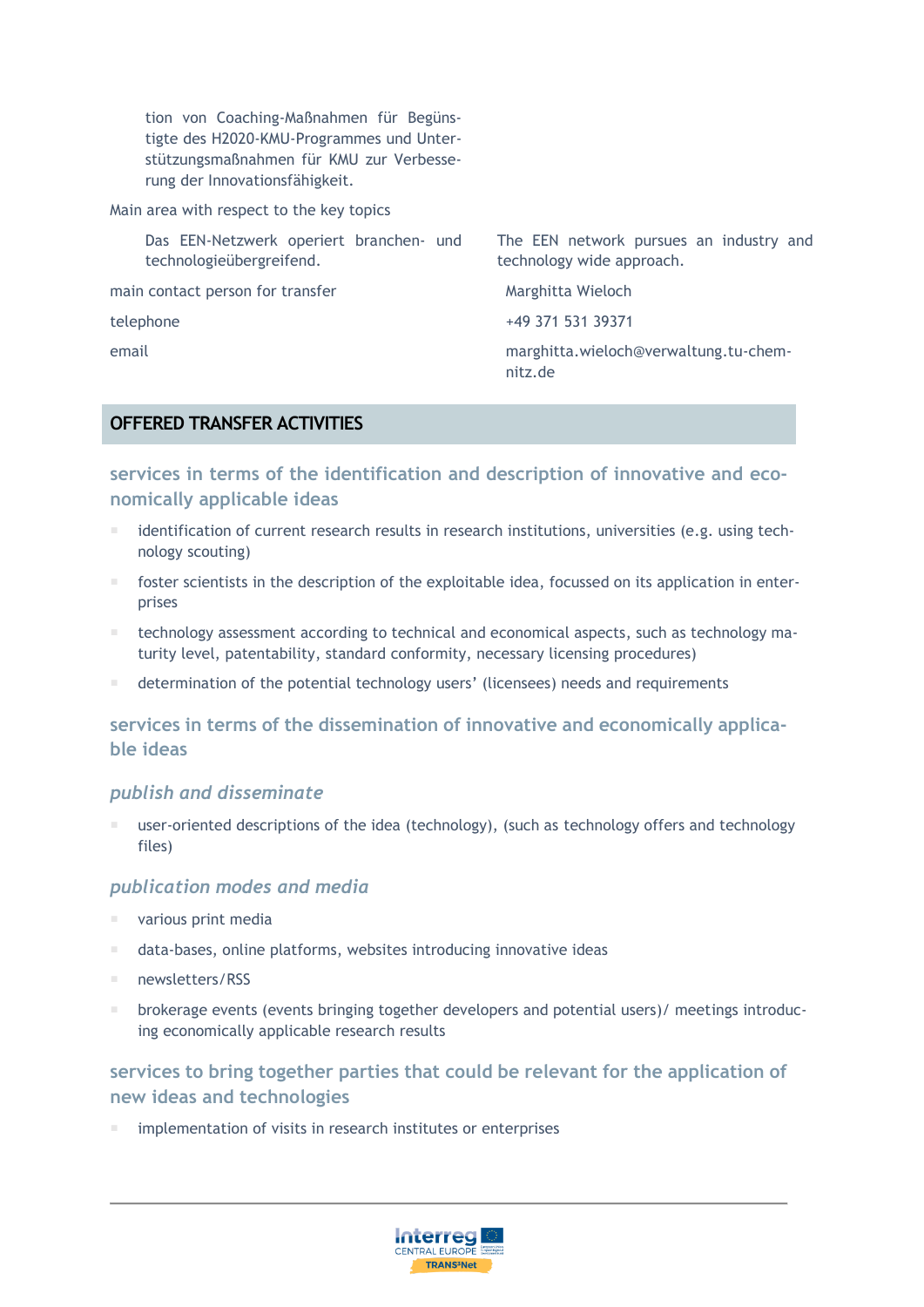- implementation of meetings, workshops, conferences (e.g. for initiating and intensifying contacts between science and business, for discussing detail information about innovative ideas and technologies)
- sub-sequential evaluation of discussions between technology suppliers (similar to licensers) and technology users (similar to licensees), such as finding out whether the partners can go on discussing the technology/ results independently or need additional support
- initiating and presenting/ moderating bilateral and subject-specific discussions held by technology suppliers and potential users

### **services in terms of the preparation of economic exploitation of an (innovative and economically applicable) idea/ technology**

- contract research (initiating, bringing together the potentially exchanging parties)
- research cooperation (initiating, bringing together the potentially exchanging parties)
- consulting to find out and make use of the resources required for the final implementation of new technologies or processes in enterprises (e.g. support in scouting out and canvassing of funding options for the implementation of new technologies in a company, support in the management of licensing procedures)
- boosting acquisition of financing or funding of the defined transfer (particular SME instrument, H2020)

### **services of the economic exploitation of innovative and economically applicable ideas**

- supporting patent exploitation/ licensing (e.g. patent search; market analysis, foundation consulting): publication of user-oriented descriptions of innovative ideas *(e.g. technology offers, technology requests)*
- support of licensing (e.g. market analysis, legal consulting): by publishing of user-oriented descrptions of the idea *(e.g. technology offers, technology requests), NO legal advice*

#### **geographical area of transfer activities and services**

- regional (not a focus)
- cross-border (GE $\leftarrow \rightarrow$ CZ, GE $\leftarrow \rightarrow$ PL)
- European-wide
- world-wide

### **TARGET GROUPS**

#### **kind of organisation**

- organisations offering or developing innovative ideas/ new technologies and organisations demanding for innovative ideas: preferable SME,
- Not-SME, universities / high schools, R&D institutions are not excluded

#### **businesses of target groups**

Agriculture, forestry and fishing